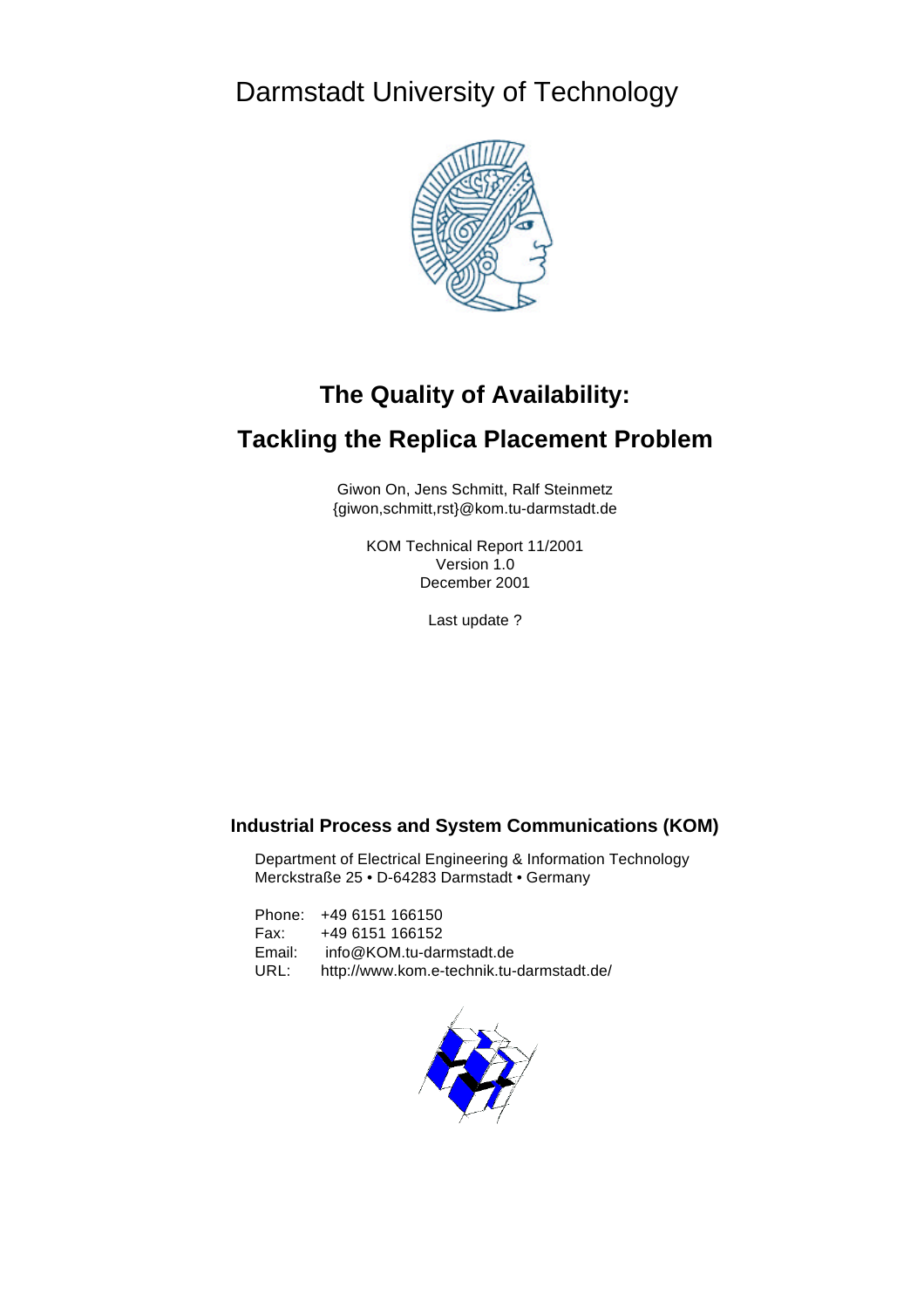# **Abstract**

The importance of satisfying the availability of service and its data is becoming the most critical factor which decides the successfulness of the Internet-based services and applications. In this work, we take the availability issue into account as a QoS focus, and evaluate the achieved quality of a service by answering the question 'how much the service satisfies the required availability?'. We introduce the concept of quality of availability (*QoA*) in which the availability is treated as a new controllable QoS parameter, and study the QoA by tackling the replica placement (RP) problem. We distinguish the RP problem in three questions, i.e., (1) finding a 'good' placement with fixed number of replicas, (2) checking the achieved QoA with a selected replica placement, and (3) determining the number and location of replicas for satisfying a required QoA. For each RP question, we reviewed some problem solving algorithms from heuristic and exact methods. We built an experimental simulation environment and implemented the algorithms such as *TransitNode* heuristic and exact *state enumeration* method. Our primary result shows that (1) the location of replica is a relevant factor for availability QoS, (2) the heuristic method is good for large-size graphs, but does not give any availability QoS guarantee and requires a high replica degree, and (3) the exact methods guarantee the required availability QoS, although their run-time overhead is very high. We currently extend the simulation model by adding QoS and consistency components into the model.

## **Keywords**

quality of availability (QoA), availability, redundancy, replication, replica placement problem, heuristics, exact methods

## **1 Introduction**

#### **1.1 From Satisfying Time-Constraint Requirements to Satisfying Availability Requirement**

The rapid popularization of Internet-based distributed services and applications have inspired the research and development of technologies for providing resource assurance and service differentiation which have motivated the development of the concept, architecture and mechanisms of *quality of service* (QoS). The main focus of QoS is improving the service quality by addressing the issues of resource management, service differentiation and performance optimization [1,2].

Even though there are many significant efforts, results, technology advances and solutions in QoS since the last 20 years, their application to the commercial products or to systems was not so successful, in comparison to their attention in research field. One critical reason is that, as H. Schluzrinne<sup>[3]</sup> also pointed out in his invited talk at IWQoS'01, the main research focus for QoS was to solve the time-constrained problems. This is because the applications on the Internet, such as video conference, video-on-demand, tele-teaching/learning, Internet telephony, which continuously and strongly motivated the development of QoS technologies, have the characteristics of using multimedia, i.e., having requirements related to real-time constraints (digital video streaming). Indeed, the availability issue has not been mentioned so far, and there were no significant works with the focus on how to satisfy the availability requirement.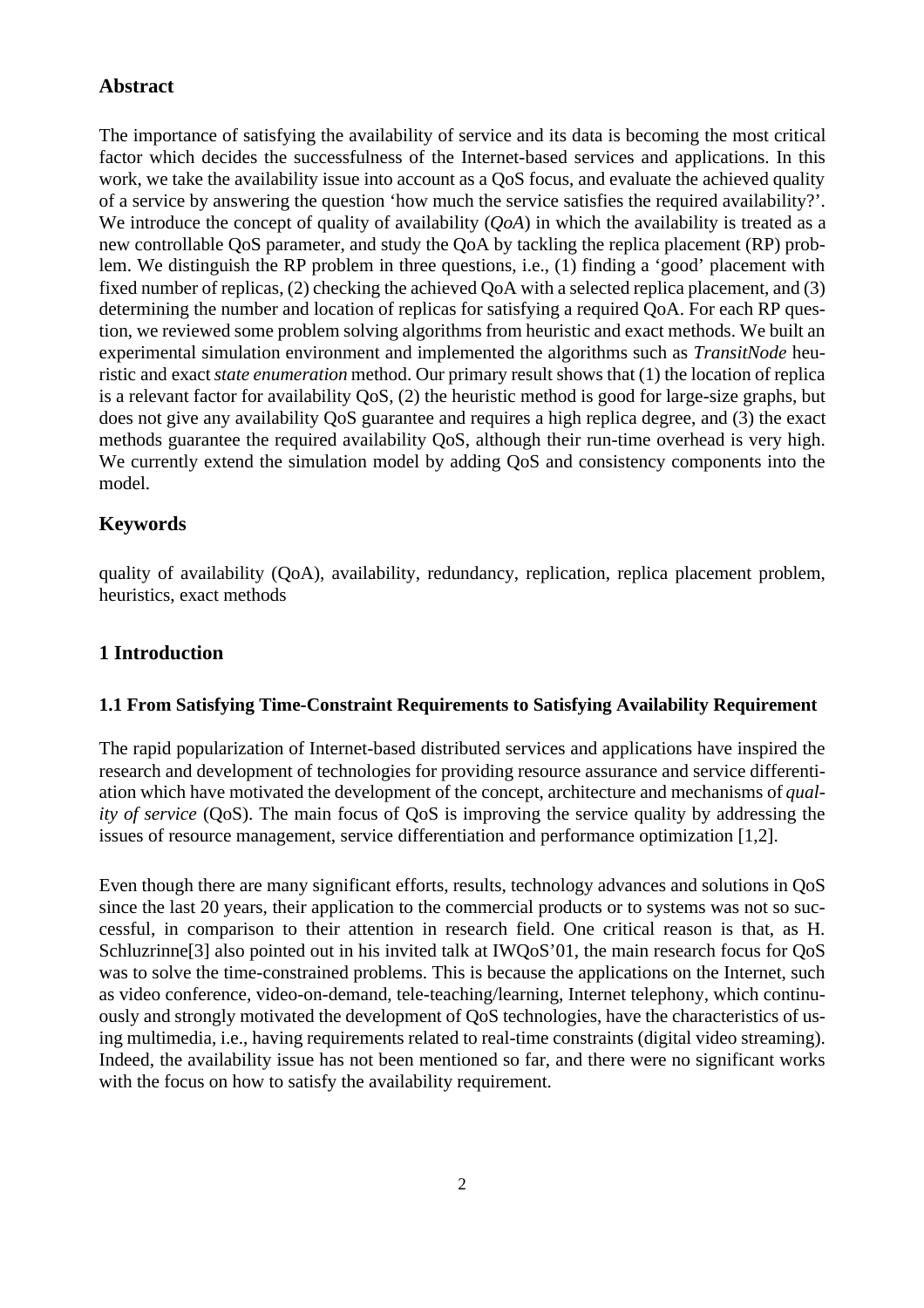The importance of satisfying the availability of service and its data arises recently more and more and is becoming the most critical factor which decides the successfulness of the Internet-based services and applications. An interview statistic [4] also reflects the importance of satisfying the availability requirement of end-users for a successful service and application.

## **1.2 From Providing One Availability Level ('Five Nines' for Everyone and Everytime) to**

#### **Differentiating Availability Levels**

Observation1 - high availability (HA) technology trend[5]: the focus of HA research efforts is mainly towards achieving the so-called 'five nines'(99.999%)

Observation2 - developing replication mechanisms for increasing availability of services and their data in a distributed multimedia system [6]: we identified that not all service operations and not all data access functions require the availability level of the 'five nines'.

On the other side, not all system components which all together build the whole service system do not require the same availability level. The availability level that can be required by individual system components depends on the fact of how much they should be reliable and critical for offering the service.

### **1.3 Resulting Idea**

The work in this paper is strongly motivated from the two facts discussed above, and will especially take the availability issue into account as a QoS focus. So when we evaluate the achieved quality of a service, we first check, (a) *how much the service satisfies the required availability*, and then (b) how much the service meets the required time-constraints. We pack all the issues and problem solving mechanisms which are related to the question (a) into a concept which call *Quality of Availability (QoA).*

# **2 The Concept of Quality of Availability (QoA)**

The basic idea of the QoA concept is that the availability can be defined as *a new controllable, observable QoS parameter*. Indeed, we move the focus of the objective functions for the resource and performance optimization problems of the QoS field from satisfying the time-constraint requirements such as minimizing transmission delay, jitter, and/or synchronization to satisfying the availability requirements such as minimizing failure time of service systems and their components and maximizing the total time amount in which the required service functions as expected and its data are reachable.

#### **2.1 What are the Relevant QoA Parameters?**

**A. Required service availability**: this parameter can be specified by the service consumers and the underlying applications. For this point, we need the function (definition) for specifying service availability. By analysing service scenarios and data characteristics of target applications, we can better specify the required service availability. Quantifying the availability requirement values for individual data types presented in the replication work for medianode[6] can be an approach for gaining this parameter.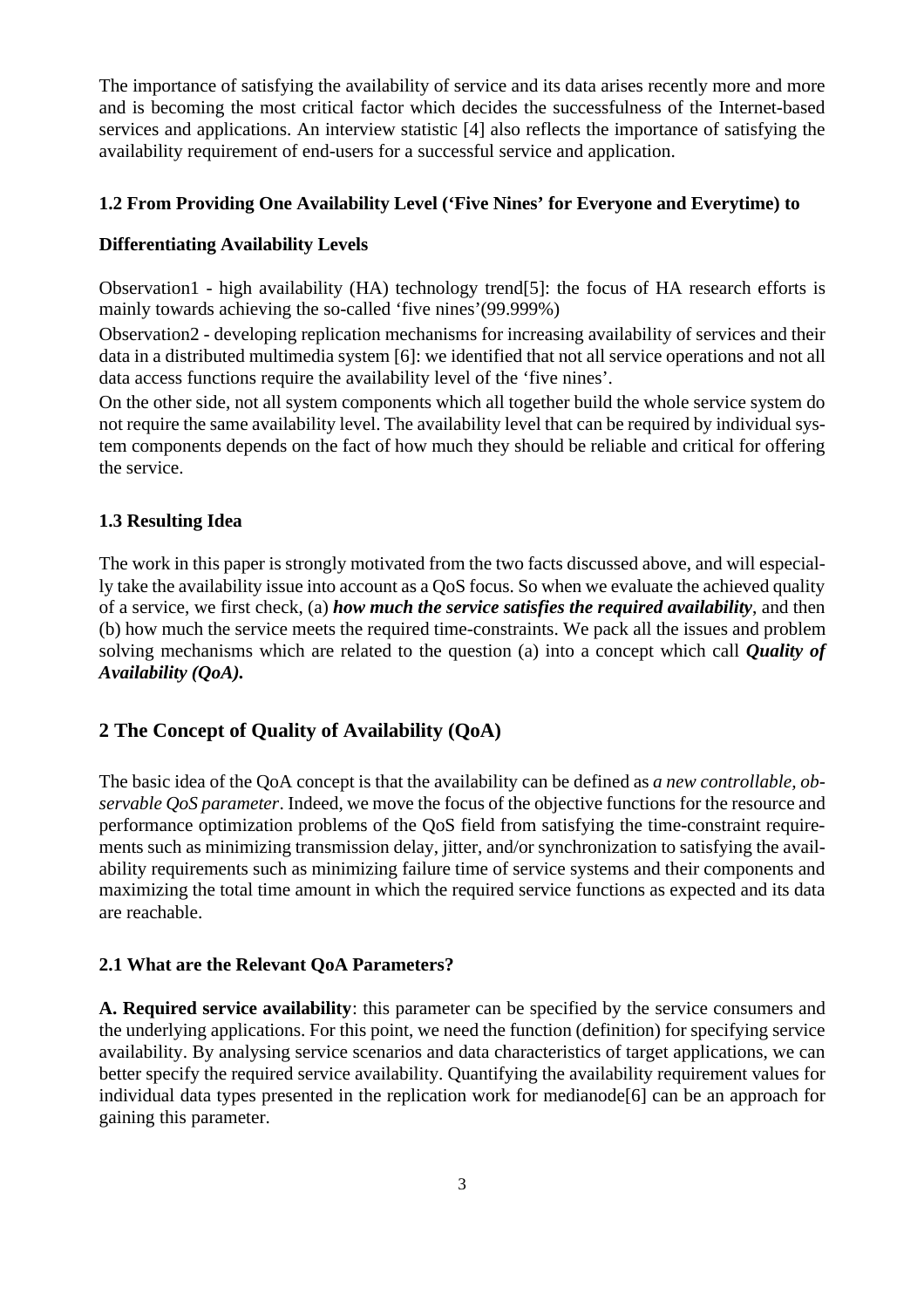**B. Supplied availability**: it can be offered by the corresponding service system (components and its data). For this point, we at first have to define service system, its system components, its data and then the availability value offered. We have to clearly define how the offered availability (value, level) can be formulated, i.e., from each system component, its sub-component, data, etc. For this purpose, we need to have an availability model with respect to the system component's depth/ level, its redundancy degree, and so on.

**C. Failure probability of the service system and its components inclusive data managed**: Because of the failure probability is defined as [*1 - AvailabilityProbability*], we often specify either availability probability or failure probability.

**D. Redundancy Degree (is replication degree analogous to the redundancy degree?)**: deciding the redundancy degree depends not only on the required service availability level, but also on the acceptable cost limit fixed by service/content provider. The service consumers often want to receive a service that is highly available, if possible, while the resources for which the service/content providers should pay are limited.

**E. Orthogonality to other QoS parameters**: beyond the QoA parameters mentioned above, we could take the typical QoS parameters like delay, jitter and data loss. Especially, taking the delay as QoS parameter into account makes the QoA model more realistic, because the service consumers usually expect to receive a service within an acceptable response time, when they require the service, and when it is assumed that the service is available. One another QoA parameter can be the consistency which can be modelled either as staleness or the total time duration how long the data were inconsistent.

In our current simulation model (the base model), the parameters in E are not addressed.

## **2.2 Why to tackle the replica placement problem?**

Replication is the proven concept for increasing the availability for distributed systems. Replicating service (components) and data from the origin system to multiple networked computers increases the redundancy of the target service system, the system components and the data managed by the system, and indeed the availability of the service is increased.

The important decisions what replication management system concerns are:

- (a) what to replicate? *replica selection problem*,
- (b) where to place the replica? *replica placement problem*, and
- (c) when and how to update them? *update control problem*

From these decision problems, we especially study the replica placement problem, because the placement problem depends mostly on the available, but continuously changing system/network resources and on the costs what the service/content providers should pay for satisfying the required availability.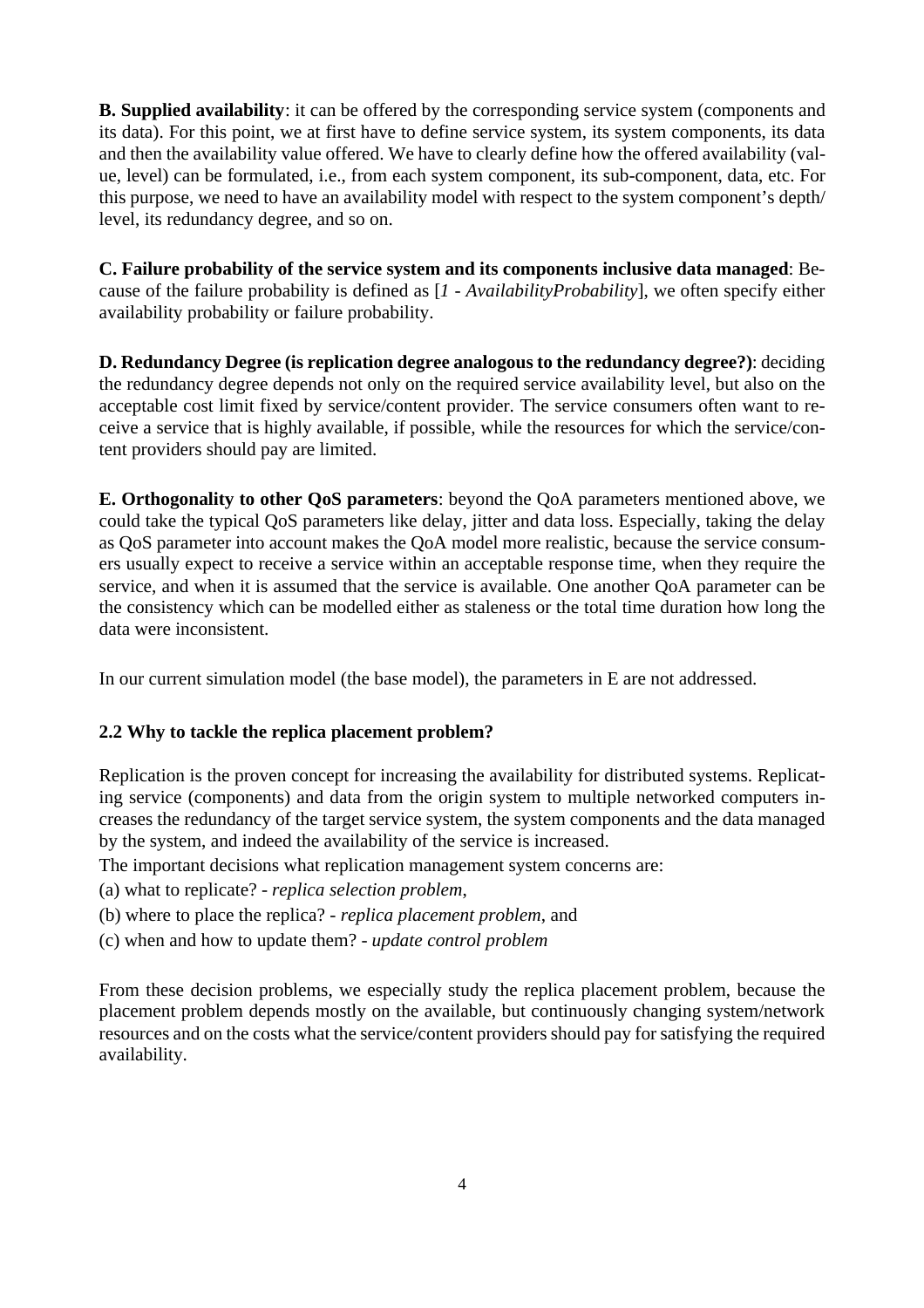# **3 The Replica Placement (RP) Problem**

# **3.1 Notations**

Before we start to model the RP problem, we check all notations in Table1, which are used for formulating and specifying the RP problem throughout this work.

| Notation          | Description                                                                                               |  |  |  |
|-------------------|-----------------------------------------------------------------------------------------------------------|--|--|--|
| G (V, E)          | a graph with V, the set of nodes, and $E \subset V \times V$ , the set of links                           |  |  |  |
| D                 | a set of service demanding nodes and a subset of nodes of G, $D \subset V$                                |  |  |  |
| S                 | a set of service supply nodes and a subset of nodes of G,<br>$S \subset V$                                |  |  |  |
| $\boldsymbol{R}$  | a set of replica nodes, a subset of nodes of G, $R \subset S \wedge R \subset V$                          |  |  |  |
| V ,  D ,  S ,  R  | the cardinality of the node sets V, D, S, R                                                               |  |  |  |
| T(R)              | a topological placement of R, i.e., the location of R's elements                                          |  |  |  |
| $p_e$             | the availability probability of the element $e ( e \in V \text{ or } e \in E )$ for service supply        |  |  |  |
| $q_e$             | the failure probability of the element $e$ ( $e \in V$ or $e \in E$ ) for service supply: $q_e = 1 - p_e$ |  |  |  |
| $pd_e$            | the required service availability of the element $e (e \in V)$ for service demanding node                 |  |  |  |
| $x_e$             | a boolean variable for the state of the component $e ( e \in V)$ : 1 if e functions else 0                |  |  |  |
| a(G)              | availability of G                                                                                         |  |  |  |
| $g_i$             | a state of G                                                                                              |  |  |  |
| $G(g_i)$          | partial graph of G associated with $g_i$                                                                  |  |  |  |
| $A_e(R)$          | the achieved QoA for a given service demanding node e of V with a replica set R: 1 if satisfied<br>else 0 |  |  |  |
| $\overline{A}(R)$ | the achieved QoA for all service demanding nodes of G with a replica set $R: 1$ if satisfied else 0       |  |  |  |

Table 1: Notation.

# **3.2 Problem Formulation**

Distributed, networked service systems that consist of storage/server nodes and network connections between them can be modelled as a graph, *G(V,E)*, where V is the set of nodes and E the set of connection links. This graph is *static* if the member and the cardinality of V and E do not change else *dynamic*. The graph is said to be *stochastic* when each node and link are parameterized, statistically independently on another, with known failure or availability probabilities.

The RP problem can be distinguished between the constrained RP (CRP) and unconstrained RP (URP): In the CRP, there are a set of service demanding nodes *D* and a set of service supply nodes *S*, so that  $D \cup S = V$  and  $D \cap S = 0$ , and the replica set R can only be built from the nodes of the set S,  $R \subset S$ . In the URP, every node can be either a service demanding node or a service supply node, i.e., there is no *D* and *S*, and  $R \subset V$ .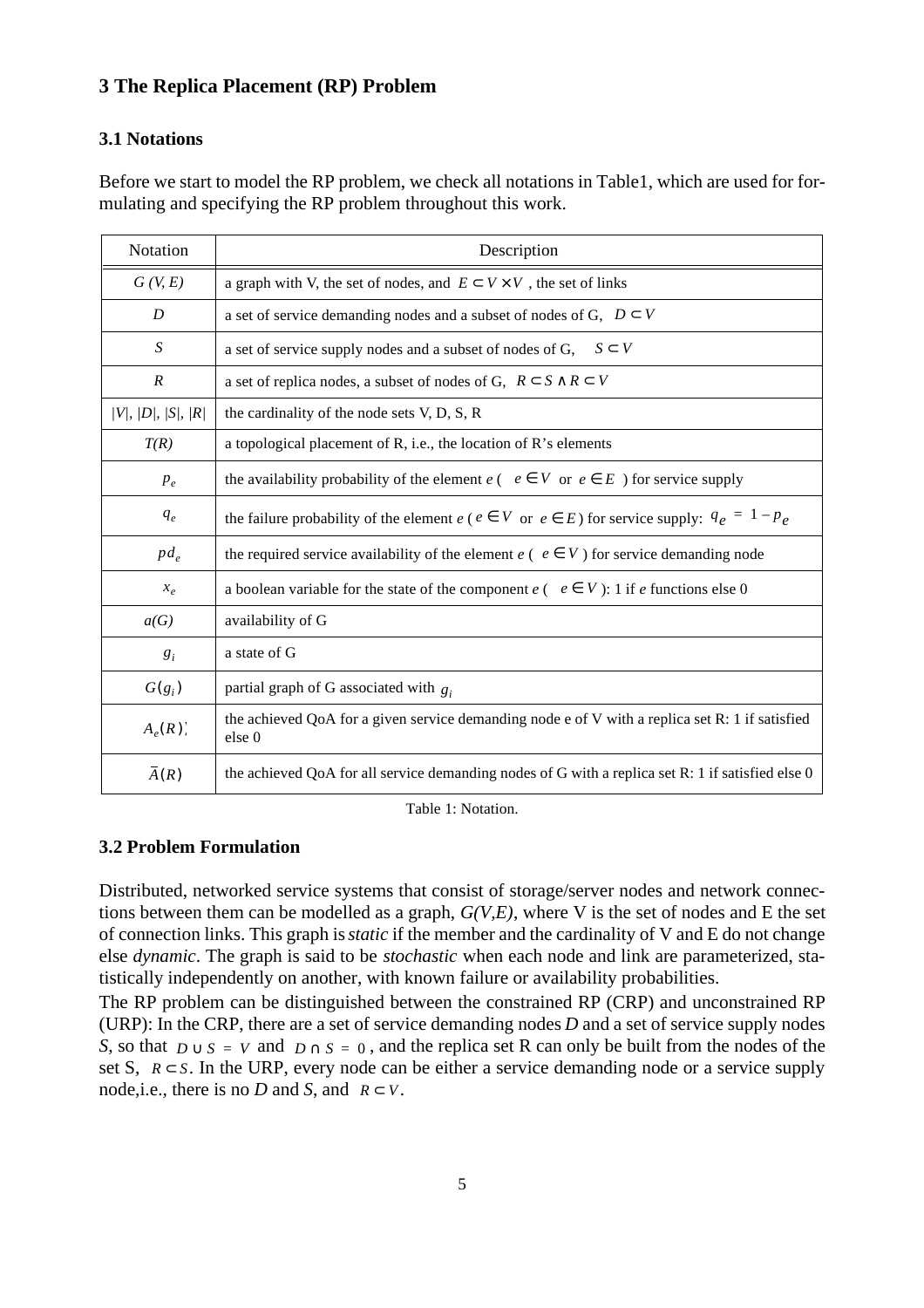Concerning to the RP problem, the following sections introduce three questions that are explored in this work. For all three questions, we model the RP problem as a *static, stochastic and unconstrained* graph.

## **3.3 Finding a 'Good' Placement with Fixed Number of Replica**

.

**Problem Statement:** As input, a stochastic graph and a positive integer number k are given. The objective of this problem is to place the *k* replicas on the nodes of *V*, i.e., find *R*,  $|R| = k$ , and  $T(R)$ , such that a given optimization condition  $O(|R|, T(R), a)$  is satisfied for given availability requirement for service demanding nodes. How well the optimization condition is satisfied depends on the size of R and the topological placement *T(R)*. Because of the main goal associated with placing replicas on given networks in our work is satisfying/improving availability QoS, we take the availability and failure parameters as our key optimization condition, *O(|R|, T(R), ReachedAvailability).* With the use of maximum, 90%-tile, and mean clients' required availability value, the optimization condition can be denoted as  $O(|R|, T(R), 1)$ ,  $O(|R|, T(R), .90)$ ,  $O(|R|, T(R), avg A)$  respectively. For these conditions, the set *R* of replicas must be chosen such that the maximum and/ or average failure bound for service (and its data) access is met the requests from any demanding node (client node) of V.

**Algorithms:** The RP problem can be classified as NP-hard discrete location problem. In literature, many similar location problems are introduced and algorithms are proposed to solve the problems in this category. The heuristics such as *Greedy, TransitNode, Vertex substitution*, *Tabu Search*, etc. [7,8,9,10] are applied to many location problems and have shown their efficiency. In this work, we reviewed the *TransitNode* heuristic. The basic principle of the *TransitNode* heuristic is that nodes with the highest (in/out) degrees, i.e., the number of connection links to adjacent nodes, can potentially reach more nodes with smaller latency. So we place replicas on nodes of V in decending order of (in/out) degree. This is due to the observation that nodes in the core of the Internet that act as transit points will have the highest (in/out) degrees [11]. Figure 1 illustates a *TransitNode* algorithm.

| <b>Algorithm TransitNode</b>                                              |  |  |  |  |  |
|---------------------------------------------------------------------------|--|--|--|--|--|
| a parameterized graph $G (V,E)$ and a number k;<br>Input:                 |  |  |  |  |  |
| a replica node set R<br>Output:                                           |  |  |  |  |  |
| Initialize variables: replica node set R = candidate node set = {}        |  |  |  |  |  |
| 1. calculate max/min/mean values for                                      |  |  |  |  |  |
| 2.<br>supply availability probability,                                    |  |  |  |  |  |
| failure probability, and<br>3.                                            |  |  |  |  |  |
| $(in/out)$ degree<br>4.                                                   |  |  |  |  |  |
| 5. forall nodes y of V                                                    |  |  |  |  |  |
| if (availability value of v is greater than the mean value $\&$<br>6.     |  |  |  |  |  |
| its degree is greater than the mean degree) then<br>7.                    |  |  |  |  |  |
| put v into a candidate replica node set <i>candSet</i><br>8.              |  |  |  |  |  |
| 9. while $( R  \le k)$                                                    |  |  |  |  |  |
| take the best k nodes from <i>candSet</i> and put them into R<br>10.      |  |  |  |  |  |
| 11. return R                                                              |  |  |  |  |  |
|                                                                           |  |  |  |  |  |
| <b>Figure 1:</b> The <i>TransitNode</i> algorithm for finding a placement |  |  |  |  |  |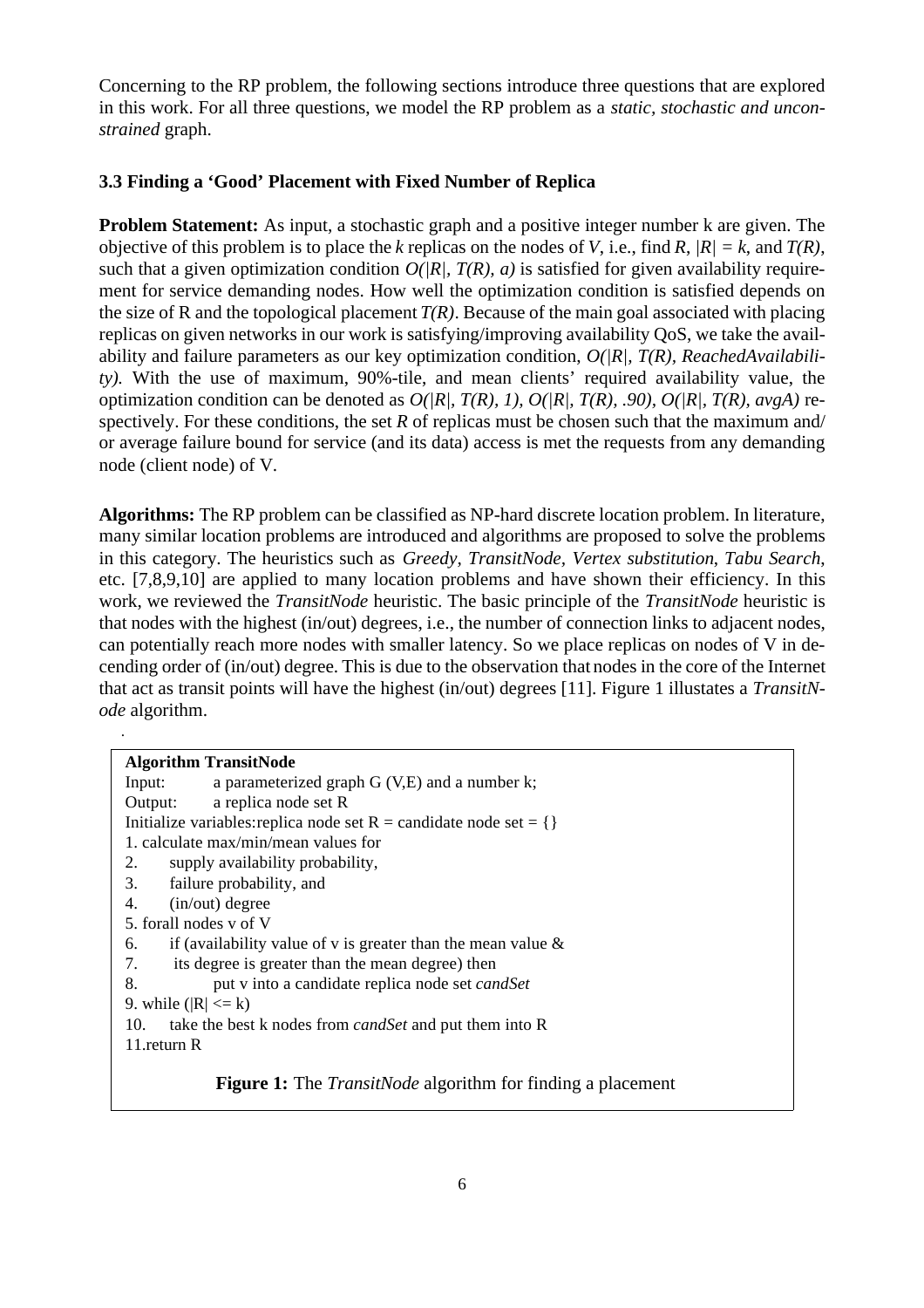For taking the best k nodes from the candidate node set at step 9, we check whether the candidate node is an adjacent node of any already selected replica node of R. If yes, the test node is not selected as replica node. Instead of that node, the next candidate node is taken from the candSet and tested for the selection. This test is for guaranteeing that no replica nodes selected are adjacent to each other. Note that this algorithm does not deal with the check whether and how to guarantee the required availability with the replica set R during the replica selection phase.

**Example:** We applied the *TransitNode* algorithm to an example stochastic graph which represents a model of a virtual network topology similar to the Internet topology (Figure 2). In this example graph  $G(V,E)$  with  $|V|=10$  and  $|E|=20$ , nodes and links are parameterized with randomly generated probability values, e.g., the demanding and supply availability values of nodes are between 90% and 99%, and the failure probability values of links are between 1% and 10%. For a given number  $k = 1$ , the candidate replica nodes are  $\{6\}$ ,  $\{3\}$ ,  $\{4\}$ ,  $\{8\}$  and  $\{9\}$ . By considering only the high degree, the algorithm decides {6} as the replica set. In other case, when the supply availability value is only taken into account, {9} will be decided as the target replica set instead of {6}.



**Analysis:** Since the common goals associated with placement problems are reducing clients' download time and alleviating server load, like in [12, 13], the main feature of the problem solving approaches for this problem category is that they usually addressed the cost and resource minimization issues, but not the question how to guarantee the required availability. Furthermore, we can find an 'good' upper bound, if the selected placement meets the required availability QoS, but it is not guaranteed that the selected placement always meets the availability requirement.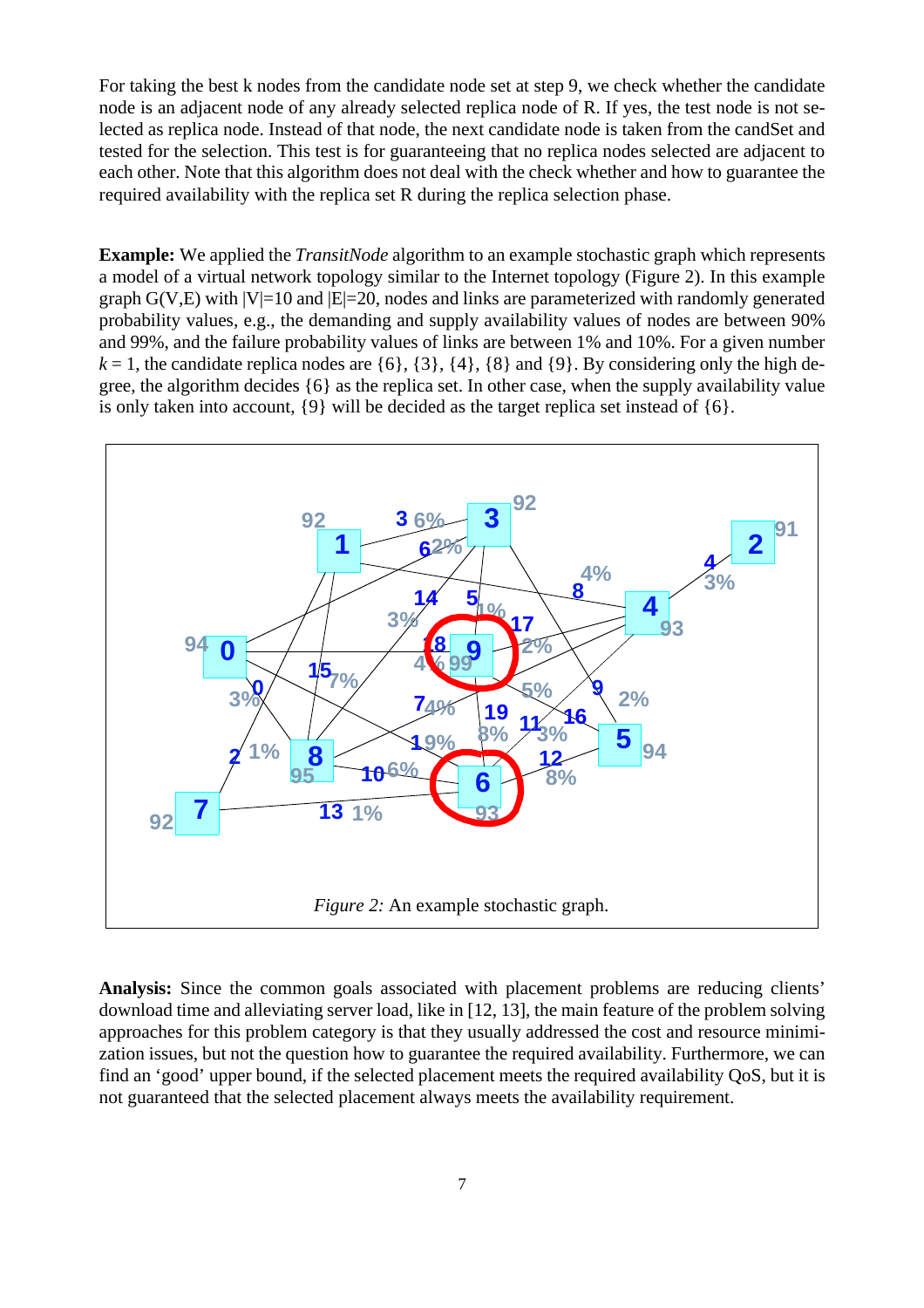## **3.4 Calculating the Reached QoA**

**Problem Statement:** Given a stochastic graph G and a replica set R with its topological placement T(R). The objective of this problem is to check for all demanding nodes whether the reached availability satisfies the required QoA for them, i.e., whether  $\bar{A}(R)$  is 1 or 0. In compare to the problem of finding a good placement handled in Section 3.3, this problem requires a solution which exactly tests whether the result is 1 or 0. Some similar works are introduced in the literature, which are devoted to the problem of *network reliability*[14]. And, the methods that provide an exact reliability are called exact methods, in opposition to the heuristic methods which provide approximate result.

**Algorithms:** Enumerating all possibilities without skipping any solution case requires to take exact methods for solving this problem. From some exact methods which are proposed in the literature, we adopted the state enumeration method<sup>[15]</sup> and modified for our problem. In the state enumeration method (shortly, SEM), the state of each node and each edge are enumerated: the state value is either *1* when it functions or *0* when it fails. Indeed, there are  $2**/(V)+|E|)$  states for a graph  $G = (V,E)$ , i.e.,  $2^{**}(V+|E|)$  partial graphs for the G. We then check the QoA for all partial graphs with the replica set given as input. Figure 3 illustates a *StateEnumeration* algorithm.

| <b>Algorithm StateEnumeration</b>                                                                     |  |  |  |  |  |
|-------------------------------------------------------------------------------------------------------|--|--|--|--|--|
| a parameterized graph $G (V,E)$ and a placement (replica set R);<br>Input:                            |  |  |  |  |  |
| the QoA: either $1$ (satisfied) or $0$ (not satisfied)<br>Output:                                     |  |  |  |  |  |
| Initialize variables: state matrix                                                                    |  |  |  |  |  |
| for all nodes y of $V/R$<br>1.                                                                        |  |  |  |  |  |
| build a state martix for all partial graphs of G<br>2.                                                |  |  |  |  |  |
| for all states<br>3.                                                                                  |  |  |  |  |  |
| check the availability of the state, i.e., exist at least a path?<br>4.                               |  |  |  |  |  |
| for the states for which the checked availability value is 1,<br>5.                                   |  |  |  |  |  |
| compute availability probability for each state<br>6.                                                 |  |  |  |  |  |
| sum all the availability probability values of satisfied states<br>7.                                 |  |  |  |  |  |
| 8.<br>if $p_a(v) \leq A_v(G)$ then $A_v(R) = 1$                                                       |  |  |  |  |  |
| 9.<br>for all nodes v,                                                                                |  |  |  |  |  |
| 10.<br>if $A_v(R) = 1$                                                                                |  |  |  |  |  |
| then dach $A(R) = 1$ , i.e., the QoA of G with R is satisfied<br>11.                                  |  |  |  |  |  |
| else dach $A(R) = 0$<br>12.                                                                           |  |  |  |  |  |
| 13.<br>return QoA                                                                                     |  |  |  |  |  |
| <b>Figure 3:</b> The <i>State Enumeration</i> algorithm for calculating the reached availability, QoA |  |  |  |  |  |

**Example:** We applied the *StateEnumeration* algorithm to an example stochastic graph G(V,E) with  $|V|=5$  and  $|E|=6$ , placement  $R=\{2\}$ ,  $|R|=1$ , as shown in Figure 4. As test node, we take the node 0 which has the availability requirement value 97%. Table 2 presents the state matrix, the availability and the sum of availability probability value for each partial graph. In this example, we only encounter the states of nodes to reduce the time complexity, i.e., from *2\*\*(|V|+|E|)* to *2\*\*|V|*.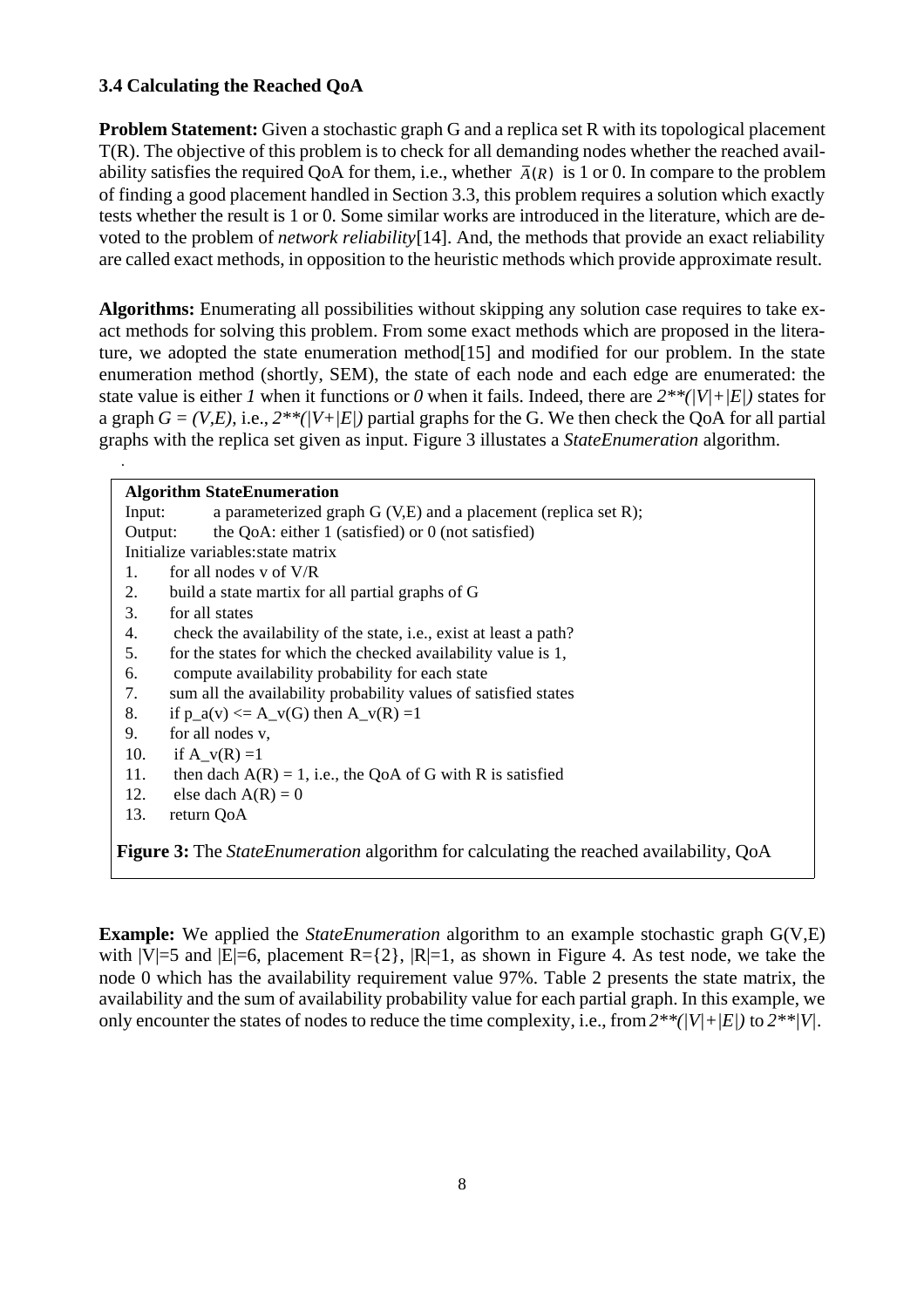

The first column means number of the partial graphs to be tested. Instead of considering all partial graph cases of  $2^{**}$ ( $|V|+|E|$ ), we only have the half size of them by skipping the cases in which the node 1 is 'not available', i.e., (the state value of the node 1 is 0), because the node state 'zero' of the node 1 causes no further possible connection for the test node 0 to build any path to the replica node 2. After building a state matrix for the nodes 1,2,3 and 4 at the second column, we check whether there is any path between the node 0 (test node) and the node 2 (replica node) at the third column. According to result of this check, we calculate the availability probability values for each partial graph of which the availability check value is 1: as shown at the forth column, we calculated the *Pr(G\_m)* just for the first 4 partial graphs (m = 1,2,3 and 4). The summation of the availability probability values of the four satisfied states is: *A\_node0(G) = Pr(G\_1) + Pr(G\_2) + Pr(G\_3) +*  $Pr(G_4) = 0.97135624$ , and this availability value is greater than the availability value required by the node 0. Indeed, the QoA for the node 0 is:  $A \mod o(2) = 1$ .

| m | <b>StateMatrix</b> | $a(G_m)$         | $Pr(G_m)$                   |
|---|--------------------|------------------|-----------------------------|
| 1 | 1111               | 1                | $0.98 * 0.99 * 0.96 * 0.97$ |
| 2 | 1110               | 1                | $0.98 * 0.99 * 0.96 * 0.03$ |
| 3 | 1101               | 1                | $0.98 * 0.99 * 0.04 * 0.97$ |
| 4 | 1100               | 1                | $0.98 * 0.99 * 0.04 * 0.03$ |
| 5 | 1011               | $\theta$         |                             |
| 6 | 1010               | $\boldsymbol{0}$ |                             |
| 7 | 1001               | $\boldsymbol{0}$ |                             |
| 8 | 1000               | $\boldsymbol{0}$ |                             |

Table 2: Result of calculating the reached availability for the node 0.

#### **3.5 Determining the Number & the Placement for Satisfying Required QoA**

**Problem Statement:** As input, only a stochastic graph G is given. It has to be determined (a) how many replicas must be deployed and (b) where these replicas should be placed to guarantee the required QoA?.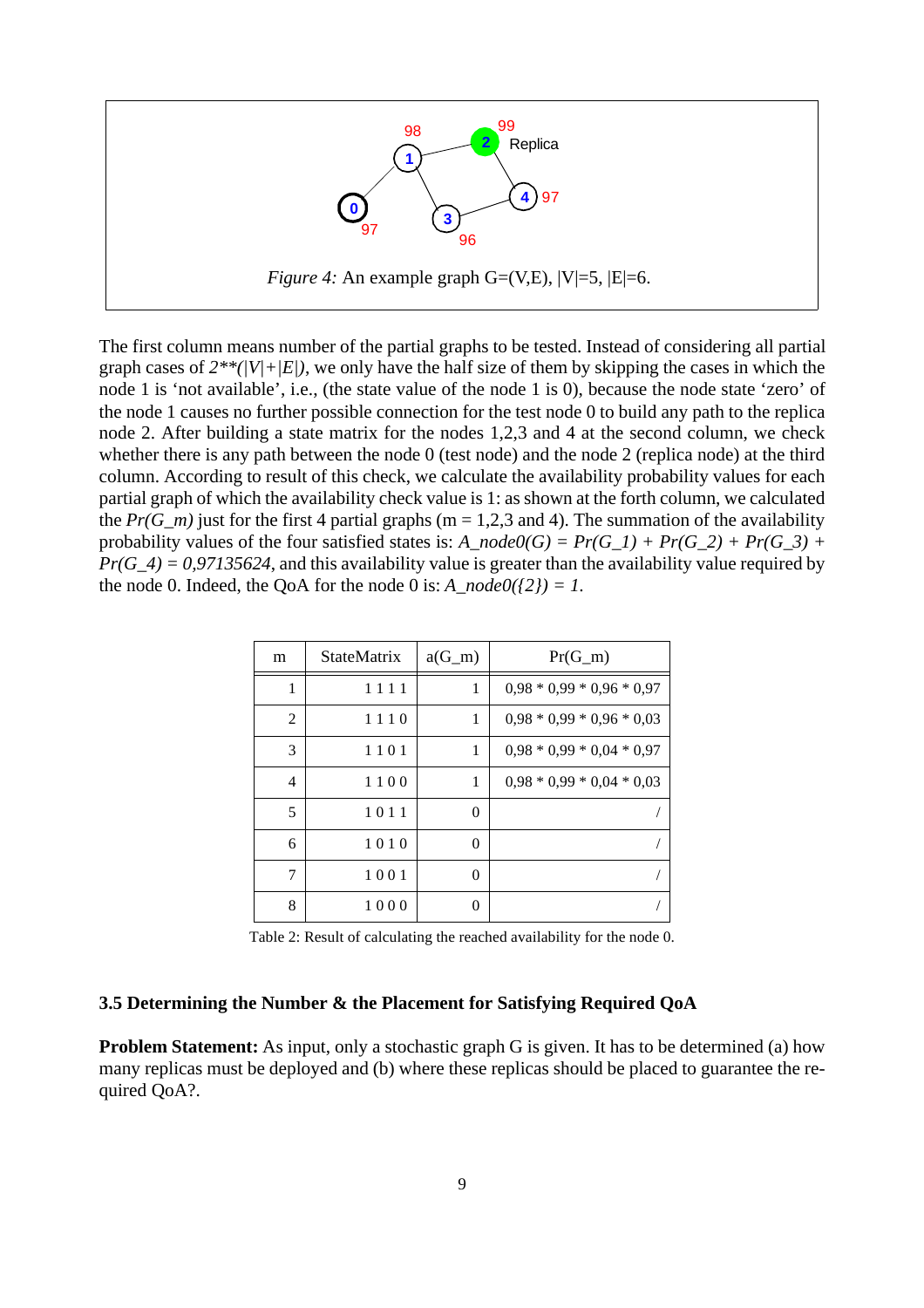**Algorithms:** Satisfying a certain, required QoA value with a guarantee means that we have to offer always a replica set which fulfils the given QoA requirements in any case. Heuristics are not proper approaches for solving this problem, because they give not always a solution with QoA guarantee. To solve this problem, we generally can use the exact methods, one possible case may be enumeration method which is described in the subsection 3.4. For solving this third problem, we only need to call the state enumeration method  $2**/V/\text{times}$ , i.e., for all the possible replica solution sets. The algorithm complexity is then  $O(2^{**}/V)$  \*  $2^{**}/(V)+|E|$ ).

#### **4 Experimental Setup for Simulation**

**Model Components and Their Parameters:** We built an experimentation environment to perform a simulation study for the three RP problems addressed in the Section 3. We implemented a *StateEnumeration* and a *TransitNode* algorithms for solving the addressed three problems with the example graph presented in Figure 2.

The Availability and failure probability parameters for service demand nodes, service supply nodes and edges between nodes are of single values. We have not decoupled the availability values between the demanding and supply nodes, i.e., the values for these two types of nodes are the same. The role, whether demanding or supply, is only differentiated, when a node is selected as a replica node.

As replication model, we assume the *full replication* in which the whole data items of an origin server system are replicated to some nodes. Mirroring is a typical case of this replication model.

Furthermore, we consider an unconstrained placement model in which all nodes are the potential candidate to be selected as replica node.

The model components which are ignored at the current simulation model, but planned to be added for building a more realistic simulation environment are the QoS model, consistency model, service (data) access model, and communication model.

**Used Libraries and Platforms:** The simulation program is written in C/C++ and runs on Linux machines. We used Leda graphic library [16] to create and manipulate the test graphs. The input/ output graph files can be generated either by specifying the graph parameter at run time, or by reading the files which are generated by the topology generator Tiers[17].

#### **5 Results and Evaluation**

Table 3 shows the result from the state enumeration algorithm. We started the program with a replica degree 1, i.e.,  $k=|R|=1$ , and selected each node as replica node. The second row of Table 3 shows the achieved QoA at each node: a replica placement on the node 9 satisfies the required QoA for all nodes. The third row gives the achieved availability in percentage. From these values we can predict that the node 8 with 80% of the achieved availability could also be a good candidate for being a replica node. The fourth and fifth rows show the reached availability values in the ratio for the nodes for which the QoA was not satisfied and satisfied, respectively.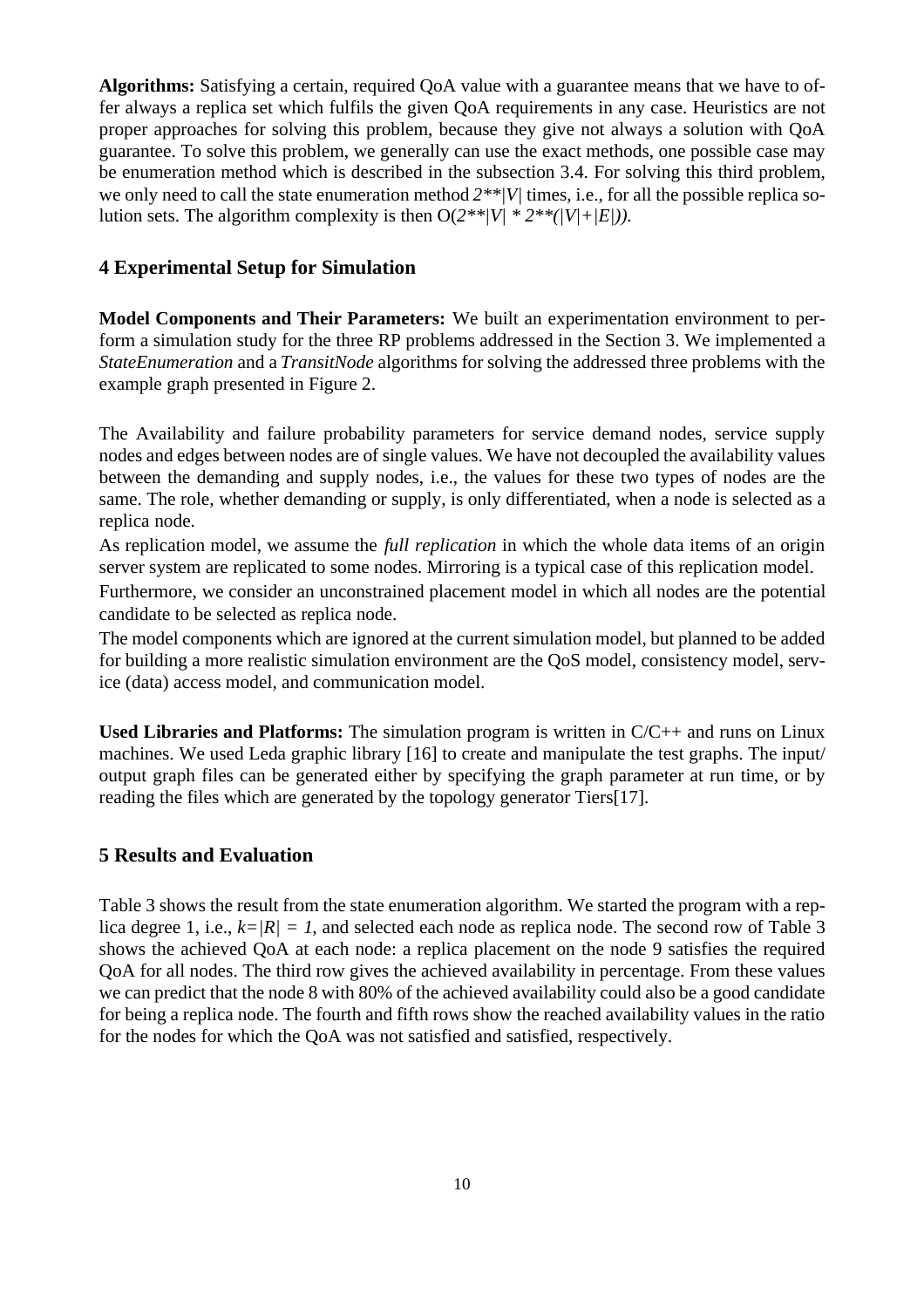| Node  | 0       |         | ◠       |         | 4       | 5       | 6       |         | 8       |         |
|-------|---------|---------|---------|---------|---------|---------|---------|---------|---------|---------|
| QoA   |         | 0       |         | 0       |         |         |         | 0       |         |         |
| %QoA  | 0.6     | 0.3     | 0.1     | 0.2     | 0.6     | 0.6     | 0.5     | 0.2     | 0.8     |         |
| avgAf | 0.97489 | 0.96766 | 0.76755 | 0.97103 | 0.97425 | 0.97486 | 0.96950 | 0.95407 | 0.96523 | x       |
| avgAs | 1.01619 |         | x       |         | 1.00976 | 1.01517 | 1.00815 |         | 1.02232 | 1.05682 |

Table 3: A test result from the *StateEnumeration* method for the example graph in Figure 2

Table 4 presents a test result of the *TransitNode* algorithm presented in Figure 1. After running the *TransitNode* program several times, we could come to the placement which satisfies the required QoA for all nodes:  $k = |R| = 2$  *and*  $R = \{3, 4\}$ .

| Node  | 3,4     |  |  |
|-------|---------|--|--|
| QoA   |         |  |  |
| %QoA  |         |  |  |
| avgAf | x       |  |  |
| avgAs | 1.05434 |  |  |

Table 4: A test result from the *TransitNode* method satisfying the required QoA for the example graph in Figure 2

The following observations can easily be identified from our first result: (1) the location of replicas is a relevant factor for the availability QoS; (2) using the heuristic method is more efficient than the exact method, at least in terms of the runtime complexity, to find a good placement for large graphs. But, the replica degree (the number of replicas) of their placement results are in most cases higher than those of exact methods. Furthermore, the heuristics give no guarantee for availability QoA; (3) in opposite to the heuristic method, the exact method guarantees the availability QoS with its placement results, although the runtime complexity is very high:  $O((N)^{2})$  $(R)/2^{**}$ ( $|V|+|E|$ )) and  $O(2^{**}/V)^{*}$ ( $|V|-|R|$ )\*2\*\*( $|V|+|E|$ )) for the availability checking and the guaranteed QoA problems, respectively.

Some techniques and ideas which reduce the runtime complexity and improve the current simulation methods are:

- decomposition and parallelization of calculation modules of the exact method used: to reduce the runtime complexity, we first decompose the whole possible replica sets (the whole partial graphs of a given graph) in a number of replica subsets and then run the exact method for each portion of replica subsets in parallel.
- development of other advanced problem solving methods
- combination of heuristics and exact methods: by using heuristics, we find an upper bound for all possible placements which satisfy the required QoA, and then use exact method to fix the final placement.

## **6 Model Extension**

The current simulation model should be extended to build a more realistic QoA model. The extensions which are currently performed are described in the next subsections.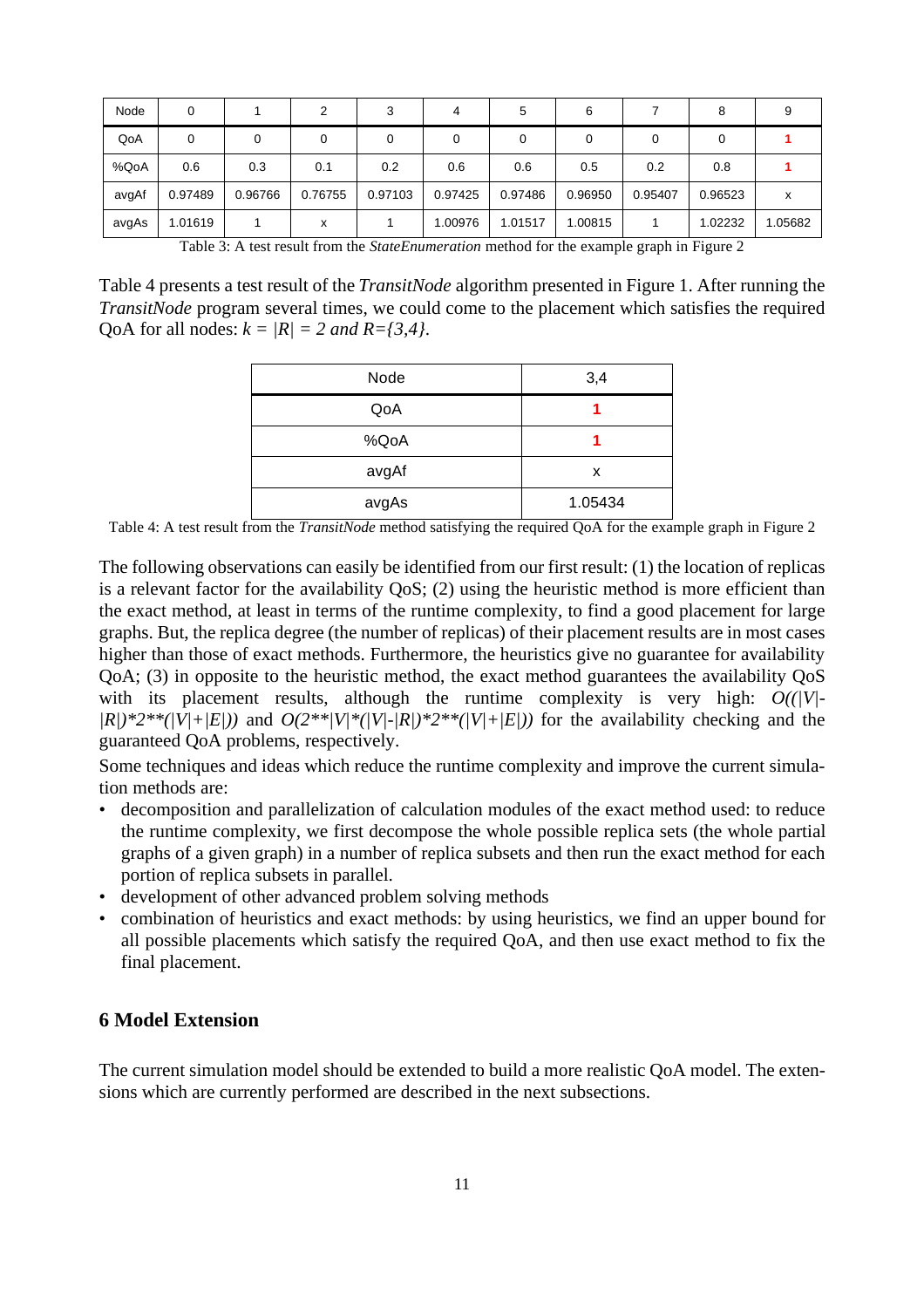#### **6.1 QoS Model**

1. We address the delay as a QoS parameter. This is because of the fact that the achieved QoA is then in a more realistic sense, when the required service and the corresponding data is accessible in a certain response time which is set either by applications or the users.



2. As further QoS extension, we also address a support of the admission control concept. As shown in Figure 5, we can put some service usage scenarios into the graph: the first scenario is changing the availability requirement of any demanding node during the service time, and the second scenario is adding new demanding nodes into the graph. In all cases, we check whether the selected placement still fulfils the QoA for all nodes, and if not, determine a new placement. We can model the admission control concept by using dynamically changing stochastic graph.

#### **6.2 Consistency Model**

Keeping the consistency between replicas is also an important issue. Consistency can be defined as several forms. Some possible definitions are: (1) the number of accesses to replicas which are of stale state, or (2) the time duration how long the replicas are inconsistent.



By considering both the availability and consistency issues, finding an absolute best placement is more difficult, because the placement for increasing availability will be given in a form that the replicas are placed as near as possible to client nodes, while the placement for enhancing consistency will be given in the form of 'server-centric' to minimize the cost needed for controlling the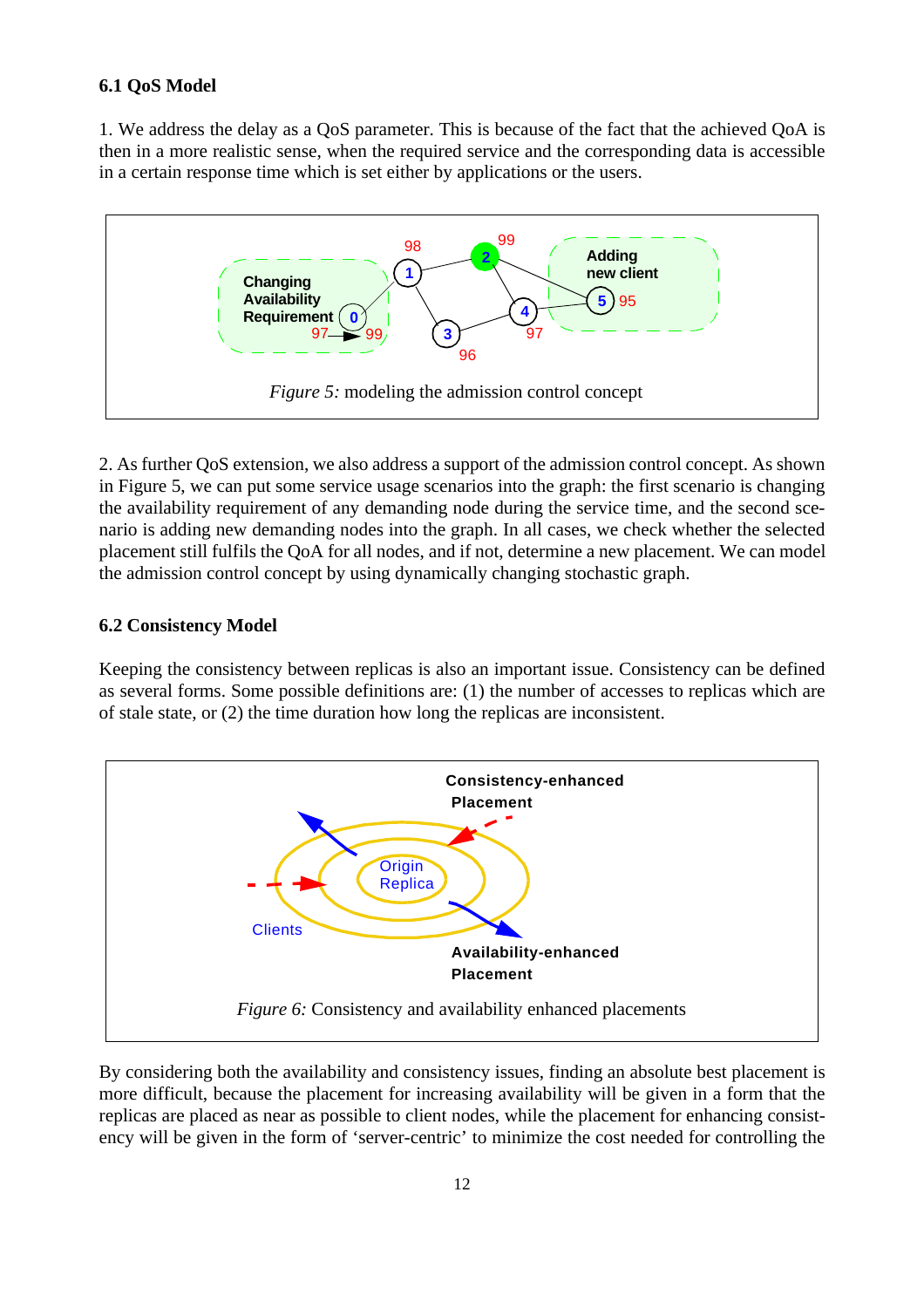consistency which is usually done by exchanging the update related messages between replica nodes. Figure 6 illustrates the two placement policies.

The consistency component can be modelled either (1) by setting the maximal number of replicas, or (2) by fixing the maximal radius size of replica set, i.e., by fixing the largest hop size between replicas, or (3) by checking the availability that should be satisfied for all selected replicas.

# **7 Summary**

In this work, we addressed the service and data availability issue. We handled availability as a new controllerable QoS parameter. We especially tackled the replica placement problem and specified three different placement problems: (1) finding a relatively good placement, (2) checking the achieved availability QoS, and (3) determining the number and the location of replicas to satisfy required availability QoS. We built an experimental simulation environment to perform a simulation study with exact and heuristic methods. We implemented an *StateEnumeration* and a *Transit-Node* algorithms to solve the placement problems. The primary result shows already that the location of replicas is a relevant factor for the availability QoS.

We are currently extending the basis OoA model presented in this work to build a simulation model for studying the proposed QoA concept in a more realistic sense.